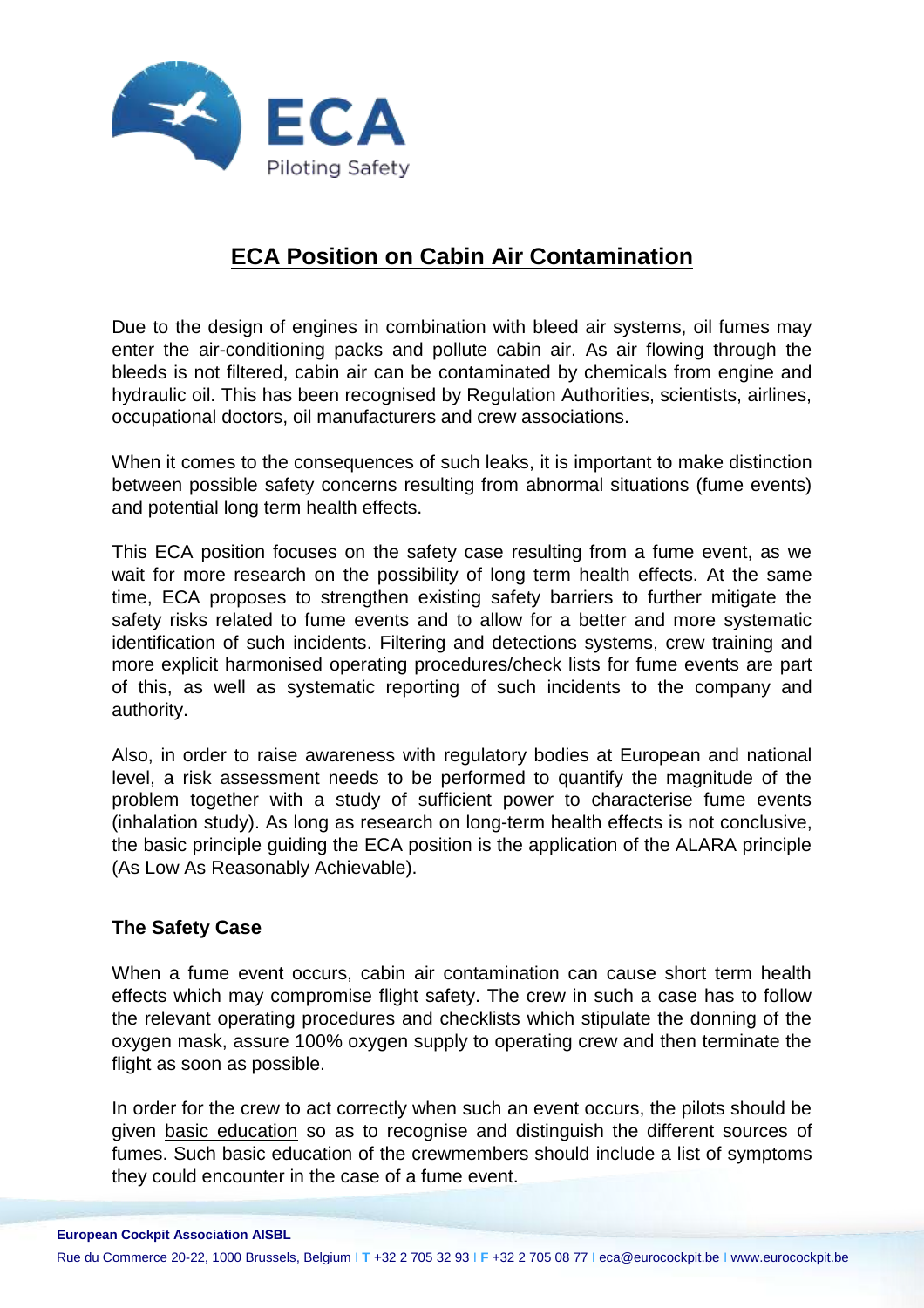Basic education, in particular, should include:

- 1. Clarify the terminology: Today, checklists talk about 'smoke / fire / fume / smell'. A fume is defined as smoke, vapour or gas, especially when irritating or offensive. To non-native English speakers it may not be clear that fumes can be invisible. Crews should be trained to also react on an unexplained odour;
- 2. Improve the checklists: Today, some checklists state that the donning of oxygen masks is only necessary "if required" whilst others put it at the top and make it compulsory to don the oxygen mask. There should be only one standard practice and ECA recommends that this should be to always don the oxygen mask during a smoke / fire / fume / smell event. Furthermore, training in the correct use of oxygen masks should be reinforced;
- 3. Medical counsel: If after a fume event the crew feels unwell, they should immediately consult a medical doctor;
- 4. Reporting: Any such fume event must be reported by the crew to the operator as well as to the national authority (see below).
- 5. Job specific training on the immediate actions following a fume event should be reinforced

The training should not be limited to crew members and maintenance personnel only, but management should also be trained on the background, their responsibility, and the cooperation amongst the various stakeholders. Fumes and smoke hazards are a severe threat to flight safety and should be integrated in a company safety management system (SMS).

Besides recognition and responding to fume events, crew members should also be trained on how and where to report it (airplane tech log, Air Safety Report, etc.). In line with the EU Occurrence Reporting Regulation (Reg. 376/2014), a standardized reporting system should be implemented and crews must have the assurance the reporting will be handled in a non-punitive way, based on Just Culture<sup>1</sup> principles.

Following the reporting by the crew of a fume event to the maintenance department, improved training and maintenance procedures should include the requirement for the company to provide feed-back to the crew on the actions taken.

An ICAO circular addressing awareness, training and reporting of fume events has been published in late  $2015^2$ . In the circular, there is a model of standardized reporting form, which ECA encourages operators to use.

Any fume event should also be reported by the company to the national authority – which is not yet the case for many companies – to allow data-gathering on the extent of such events at a national scale. Similarly, crew should report such events to their national authority, in line with EU Accident Investigation Reg. [996/2010.](http://eur-lex.europa.eu/legal-content/EN/TXT/?uri=celex:32010R0996)

 $\overline{a}$ 

<sup>1</sup> Just Culture definition (Reg [376/2014](http://eur-lex.europa.eu/legal-content/EN/TXT/HTML/?uri=CELEX:32014R0376&from=EN) Art.2): "'just culture' means a culture in which front-line operators or other persons are not punished for actions, omissions or decisions taken by them that are commensurate with their

experience and training, but in which gross negligence, willful violations and destructive acts are not tolerated." 2 ICAO DOC "Guidelines on Education, Training and Reporting of Fume Events", to be published end 2015.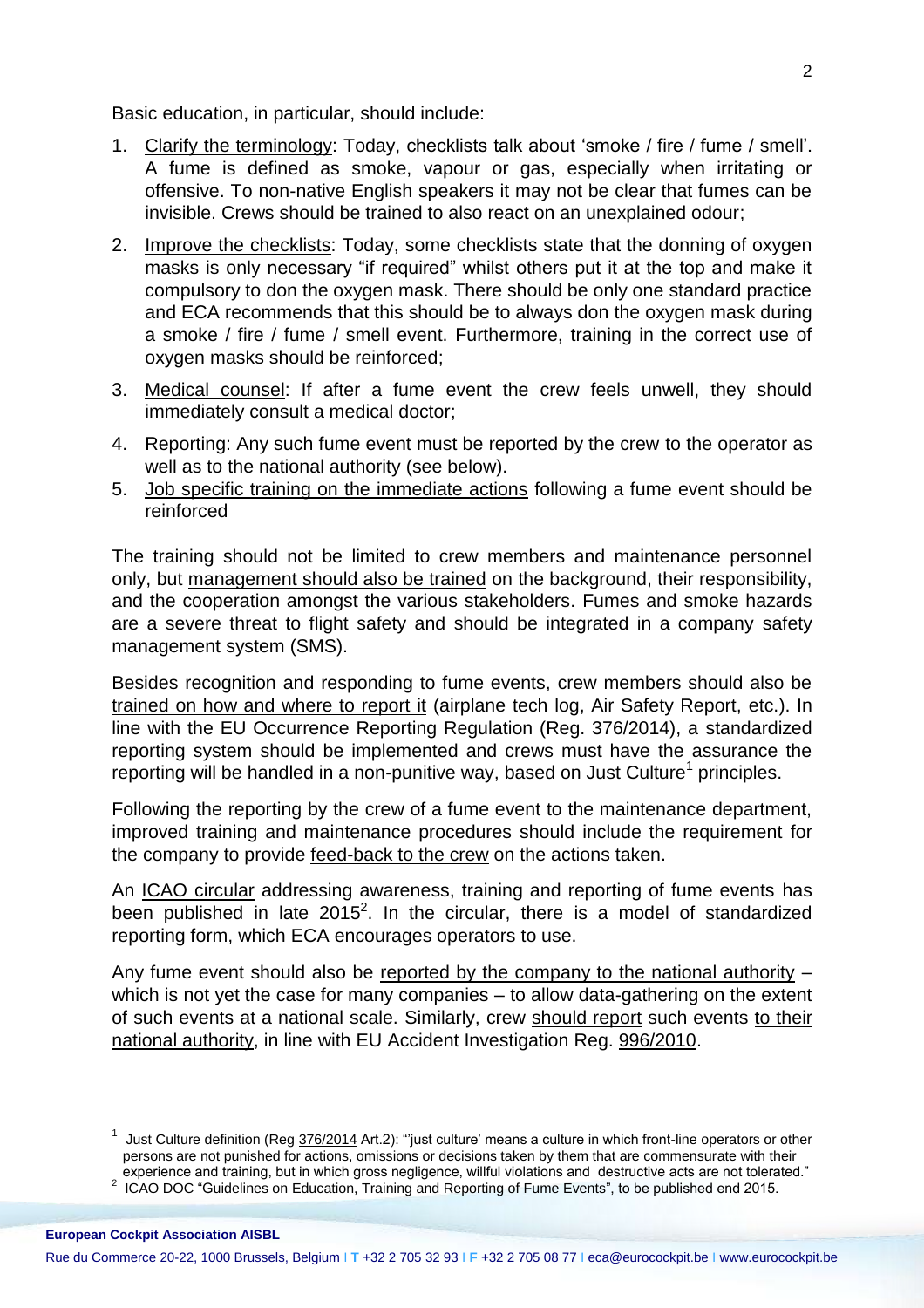To facilitate correct and systematic reporting and to quantify the magnitude of the problem, a comprehensive, open and centralised reporting system would be required. This would allow monitoring and analysing of fume events on the European level.

# **New Technology – Addressing Cabin Air Contamination**

Over the last years there have been continuous technical improvements addressing cabin air contamination:

- ECA is aware of the development of detection systems. These assist pilots in their decision-making and can help airlines to avoid diversion costs in the case of false negatives. To comply with EASA's CS25.1309(c), such detection devices should already have been installed. CS25.1309 states that «information concerning unsafe system operating conditions must be provided to the crew to enable them to take appropriate corrective action» and notes that «a warning indication must be provided if immediate corrective action is required.»
- Electrical packs that could be installed on future versions of aircraft types have been developed. The manufacturer announced they will be integrated and flighttested on a modified ATR 72 and an A320 before the end of 2015.
- An intermediate mid-term mitigation measure could be to filter the air. To date, the B757 is the only current aircraft that can be fitted with bleed air filtration and for which EASA has certified a supplemental type certificate. Although these bleed air filters are not 100% effective, they are a more promising alternative than simple recirculation filters (which do little to alleviate the actual problem).
- **Furthermore, EU regulations state that the employer must take the necessary** preventive measures and risks must be eliminated or reduced to a minimum following the 'hierarchy of prevention' measures (EU [Directive 89/391/EEC](https://osha.europa.eu/the-osh-framework-directive/1) Article 6). The hierarchy of prevention is a well-established and mandatory Health & Safety practice, by which the EU sets out a priority-based flow-chart to avoid workplace exposure. Accordingly, in any workplace design the first step would be to eliminate the risk at the source. When this first step has been carried out, but the risk is still present, then can 'collective protection' measures be applied. Only as a measure of last resort, can personal protective equipment be considered.
- Some, such as the Boeing 787's bleed-free technology solve the problem at the source, by using external air inlets instead of bleeding air from the engines.

ECA therefore calls for the following:

 Detection and warning systems in line with EASA regulation CS25.1309 should be installed on all aircraft. Such monitoring systems have already been recommended by other bodies such as the ASHRAE engineering committee (2007), the Australian Senate inquiry (2000), the US national Research council (2002) and the UK AAIB (2004). ECA points out that the Safety Recommendation 2007-02 from the UK AAIB to EASA and Safety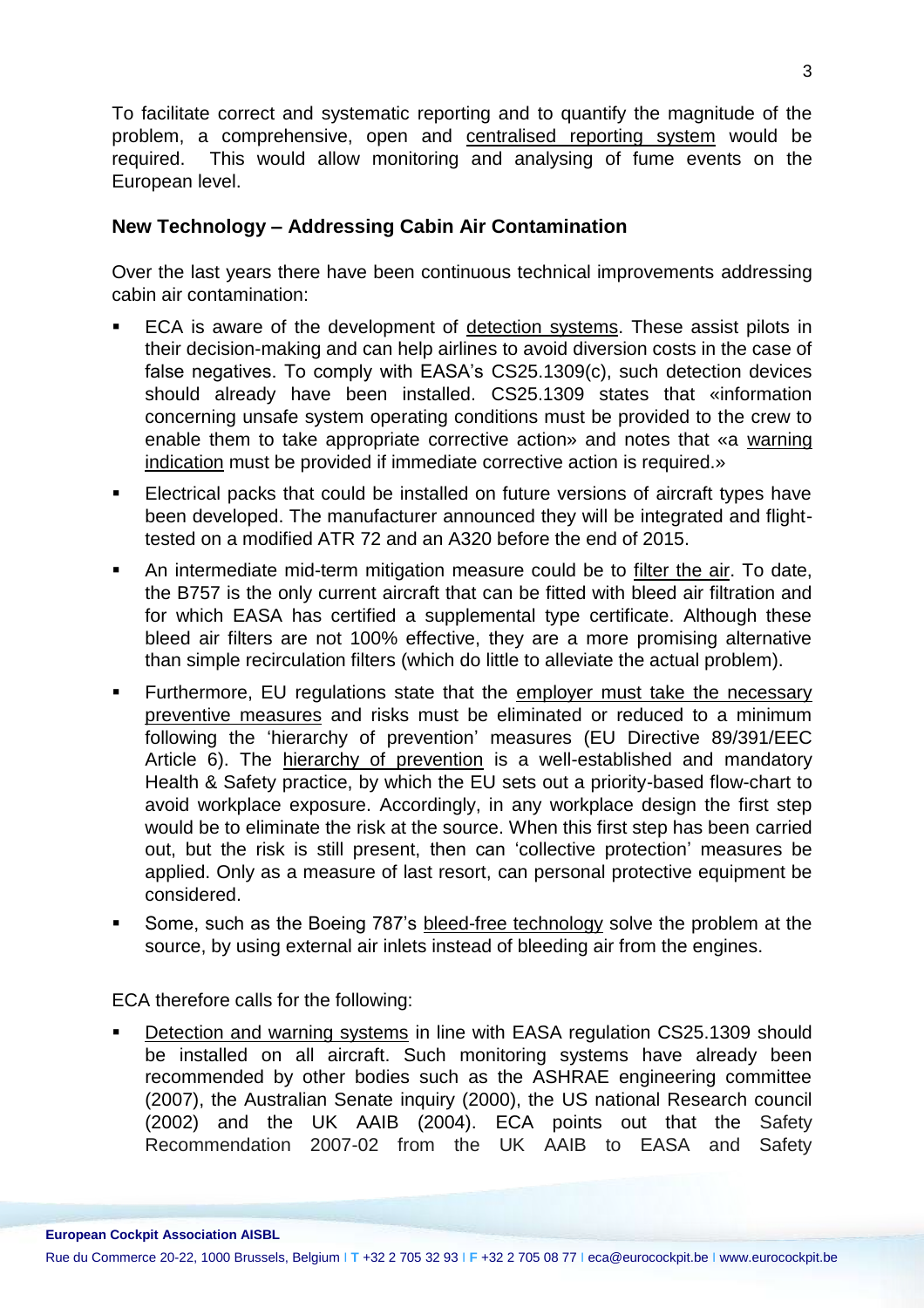Recommendation 2007-03 to the FAA – that recommend monitoring – have until today not been put into effect.

- Future-built aircraft should use a bleed-free architecture in line with the EU hierarchy of prevention principle and stipulated in the EU workplace provisions of Directive 98/24/EC and Directive 89/391/EEC.
- Less toxic chemicals have been developed as a substitution for current anti-wear engine oil additives, and their certification should be carried out with priority to allow them to substitute the more toxic varieties.

Warning labels should clearly describe the chemical hazards according the  $GHS<sup>3</sup>$ classification system.

# **Medium/Long-term Health Effects**

Today, the research community is divided and has not yet found agreement if there are medium/long-term health effects related to cabin air contamination.

A chronic exposure to compounds such as TCP has often been suggested to cause such health problems. At the same time, other organophosphorus compounds, such as triphenylphosphate (TPP), dibutylphenyl phosphate (DBPP) and tri-n-butyl phosphate (TnBP) originating from hydraulic oils were sometimes more prominent in the flight deck air samples. At which levels these chemicals cause medium/long-term health problems remains so far unclear.

Only robust inhalation studies that take into account the specific reduced pressure and low humidity conditions as found in aircraft environment, could answer if the levels that are present under normal and abnormal operating conditions are safe to breath. Such inhalation studies should take into account the whole mixture and its possible synergetic effects.

Until such studies have been performed, the exact causative mechanisms, including the symptoms they could produce remain unclear. ECA therefore calls for such inhalation studies to be carried out as a matter of urgency and recommends that its experts should be involved in designing these studies.

ECA further calls for more research on biomarkers, which could deliver valuable new data on the long-term health effects, because so far a truly specific biomarker for fume events has not been identified.

# **Conclusion**

Cabin air contamination by chemicals from the engine and/or hydraulic oil, is a known problem that can cause serious short-term health effects which compromise flight safety when a fume event occurs.

 $3$  GHS: Globally Harmonized System of Classification and Labelling of Chemicals